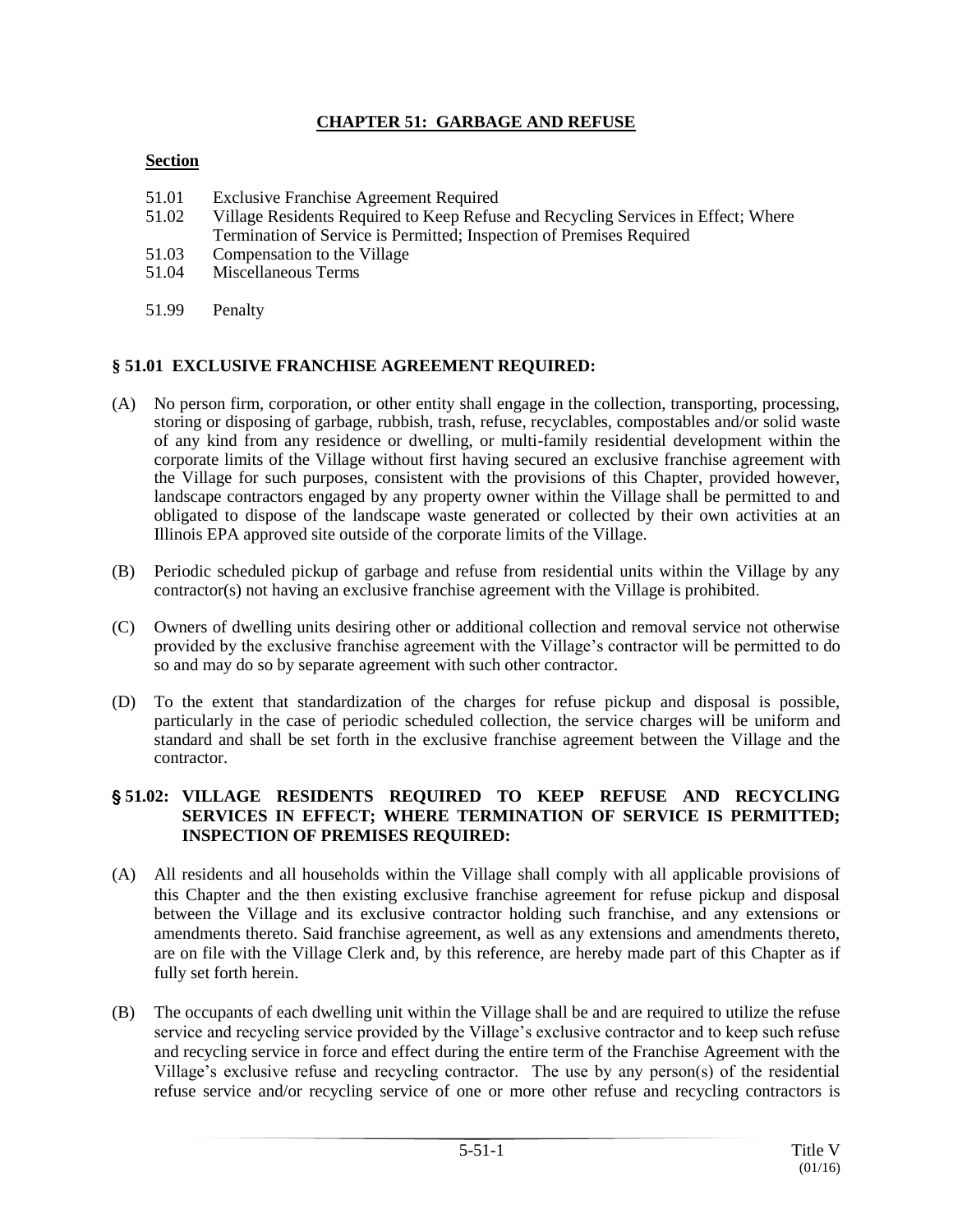prohibited. The use by any person(s) of the refuse and/or recycling services of one or more different person(s) or household(s) or of any business located within the Village is likewise prohibited. The burning of garbage on public or private property within the Village is also prohibited.

(C) No owner, occupant, or former occupant of any residential premises within the Village shall be permitted to terminate any refuse and/or recycling service required to be provided to such household by the Village's exclusive contractor pursuant to the Village's Exclusive Franchise Agreement for regular weekly refuse pick-up, disposal and recycling services without having first secured written approval to do so from the Village Administrator, which approval shall require the payment in advance to the Village of a fee of \$100.00 for the required special inspection of the residential premises in question to confirm that such premises are then vacant and unoccupied. Such a special inspection shall also be required for the termination of such service to any vacant, unoccupied residential premises where that property is being actively marketed for sale or for lease, provided, however, the fee for such inspection shall be waived where such inspection confirms that such residential premises are, in fact, vacant and unoccupied, and the owner(s) and/or former occupant(s) of such residential premises have presented to the Village Administrator, or his or her designee, sufficient evidence, as approved by the Village Administrator or his or her designee, confirming that such residential premises are presently being actively marketed for sale or for lease. For the purpose of this Section, any such special inspection shall be conducted by the Village's Building Inspector or by such other employee or agent of the Village designated by the Village Administrator for this purpose.

(Amd. Ord. 2015-10-21-2, passed October 21, 2015; Amd. Ord. 2016-01-02, passed January 20, 2016)

## **§ 51.03: COMPENSATION TO THE VILLAGE:**

Collection and disposal services rendered to all Village-owned locations, pursuant to the current applicable exclusive franchise agreement, shall be at no charge to the Village.

## **§ 51.04: MISCELLANEOUS TERMS:**

- (A) Compliance with Authority. The contractor shall be required to comply at all times with all laws, ordinances, and regulations of the State, Lake and McHenry Counties, and the Village which are applicable to the contractor's work as provided for in the current applicable exclusive franchise agreement.
- (B) Collection Schedule. All residential refuse shall be collected once each week from each singlefamily residence or multi-family dwelling unit in accordance with the respective terms and provisions of the current applicable exclusive franchise agreement between the Village and contractor.
- (C) Hours of Collection. The contractor shall collect refuse between the hours of 7:00 a.m. and 4:30 p.m.
- (D) Charges for Collection and Disposal Service. The contractor shall conduct all billings and collection of charges for residential refuse collection and disposal services. Each resident or, in the case of apartment buildings, the landlord shall be billed by the contractor on at least a quarterly basis.